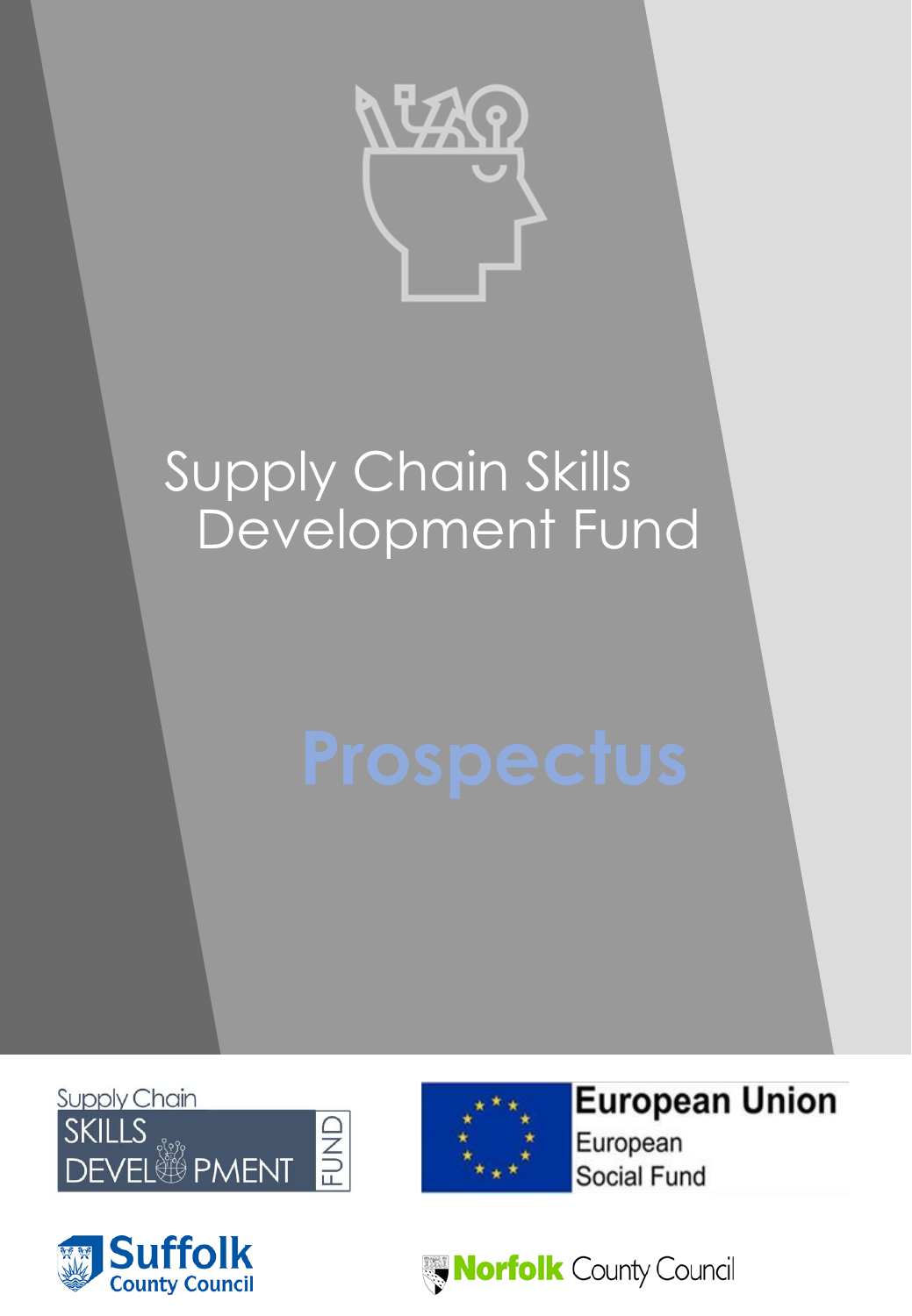**"Norfolk and Suffolk are working together to provide the Supply Chain Skills Development Fund. Flexible, co-funded training is now available for your employees to enhance and develop their skills and knowledge; making your business more effective, competitive, and able to exploit new contracting opportunities and ready to support growth within the region. This project will help you, as a local employer, to identify the competencies and capabilities that you will need in your workforce, in order to fully capitalise on opportunities resulting from large-scale infrastructure projects happening in the Norfolk and Suffolk area over the course of the next couple of years.**

**Make sure your business benefits from grants between £500 - £5000 (max £1000 per employee and matched 50% by employer investment) for a wide range of training courses from colleges and training providers."**



*Michael Gray, Head of Skills at Suffolk County Council*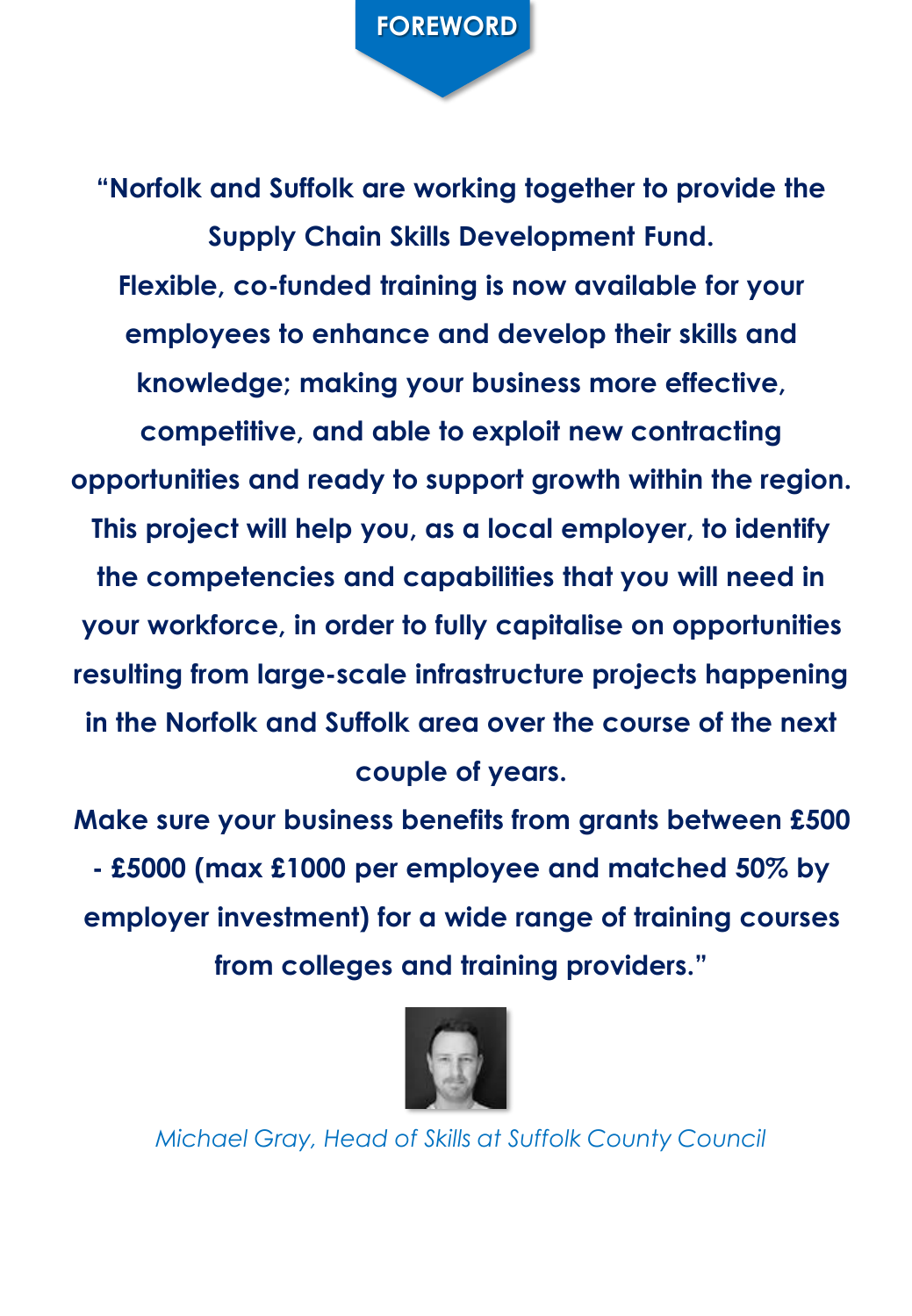## **THE FUND**

**The Supply Chain Skills Development Fund, an ESF funded project, provides grants to co-fund for the development of the workforce in key local supply chains across Norfolk and Suffolk.**

# **AIMS & OBJECTIVES**

- Benefit your business
- Gain a stronger workforce
- Increase profitability
- Increase productivity
- More efficient business
- ✓ Better profits
- Better business base
- ✓ Qualified employees
- $\checkmark$  Strengthen your ability to bid successfully to be part of a supply chain

### **PROJECT OBJECTIVES**

To increase the skills levels of employed people from the existing level to the next level up, to encourage progression in employment

- $\checkmark$  To increase the number of people with technical and job specific skills, particularly at level 3 and above to support business growth
- To increase the skills levels of employed women and workers over 50 to encourage progression in employment and help address the gender and employment and wage gap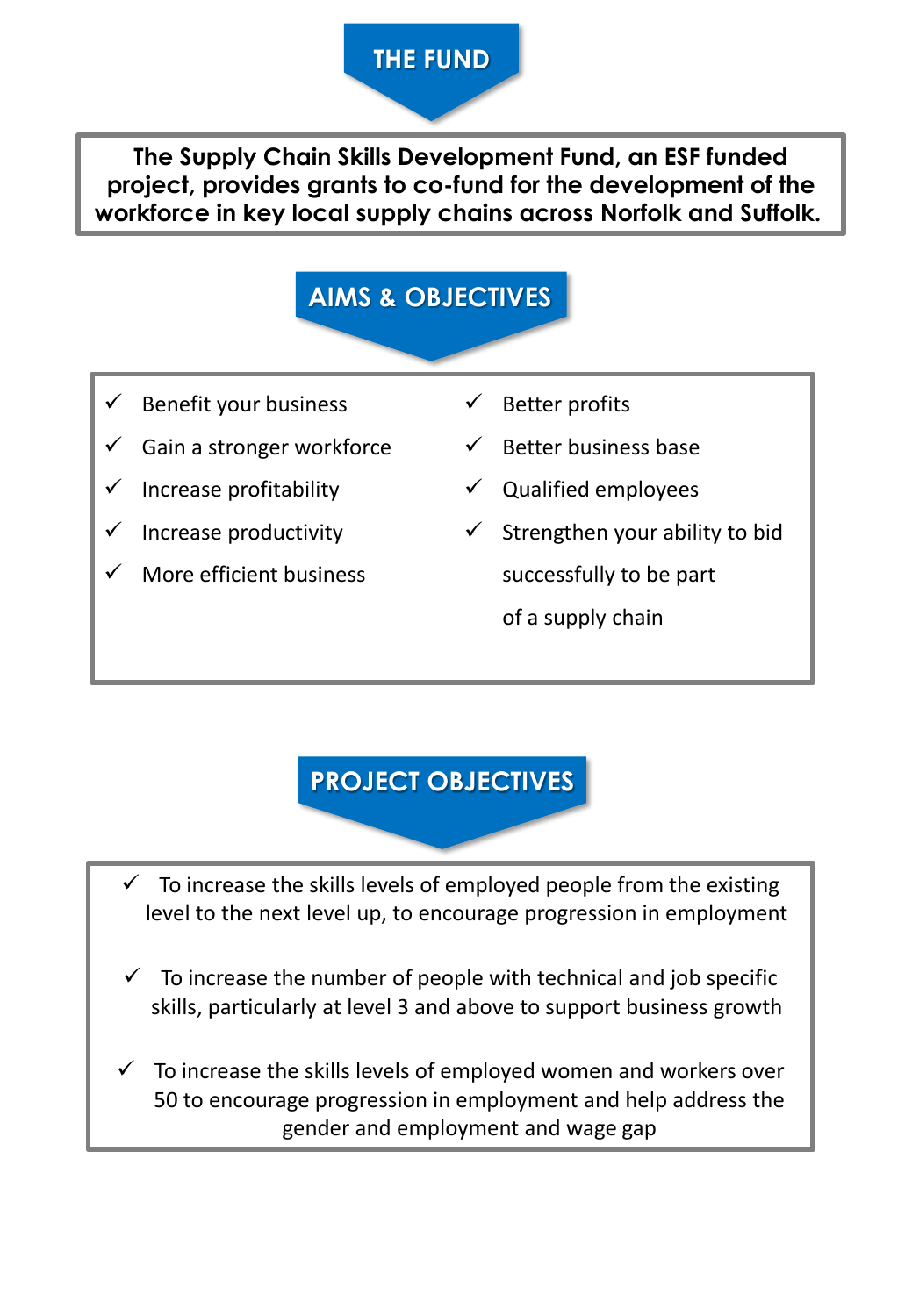**ELIGIBILITY – Should you apply?** 

If you can answer yes to these questions – apply now! Ask yourself:

➢ **Would a SCSDF grant of up to 50% enable you to purchase training that would otherwise not take place?**

*or*

➢ **Would a SCSDF grant increase your competitiveness when bidding to become part of supply chains for local infrastructure opportunities?**



- ✓ **A small to medium sized enterprise?**  (between 1-249 employees/trading 6+ months/annual turnover not exceeding £50 million)
- ✓ **Located in Norfolk or Suffolk?**  (paying business rates)
- ✓ **From** Energy, Construction, IT & Digital, Science, Engineering, Manufacturing, Ports Logistics sectors
- ✓ **Looking to address the skills gap of your 18+ workforce?**
- ✓ **Prepared to 50% match fund training?**  For accredited training, non-accredited training, face to face training and online/digital courses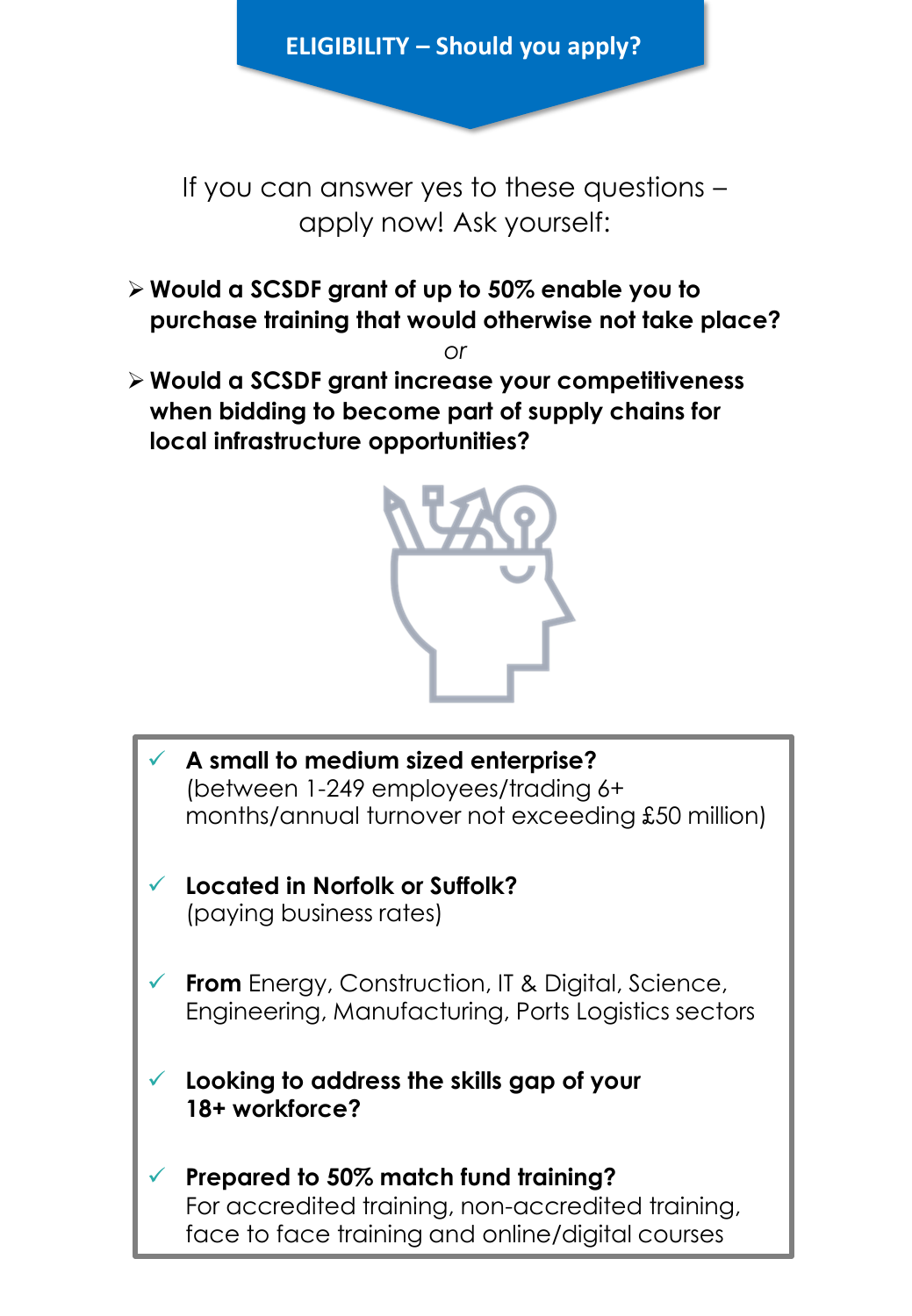

#### ? **Where does the grant come from?**

*Supply Chain Skills Development Fund is funded by the European Social Fund and delivered by Suffolk County Council in partnership with Norfolk County Council.*

#### ? **How does the payment work?**

*After acceptance onto the grant scheme, you pay for the employee's training then, once they have completed their course, you submit a claim for 50% of your eligible costs.*

? **We are looking to up-skill a number of our employees this year and would be interested to know about the 50% training grant**

*Please email us on [supplychainskills@suffolk.gov.uk](mailto:supplychainskills@suffolk.gov.uk) and we will send you the application pack with more information.*

? *We are a logistics company and would like the opportunity to use the scheme to help train our staff.*

*It sounds like you are eligible - we will send you the application pack if you email us on supplychainskills@suffolk.gov.uk*

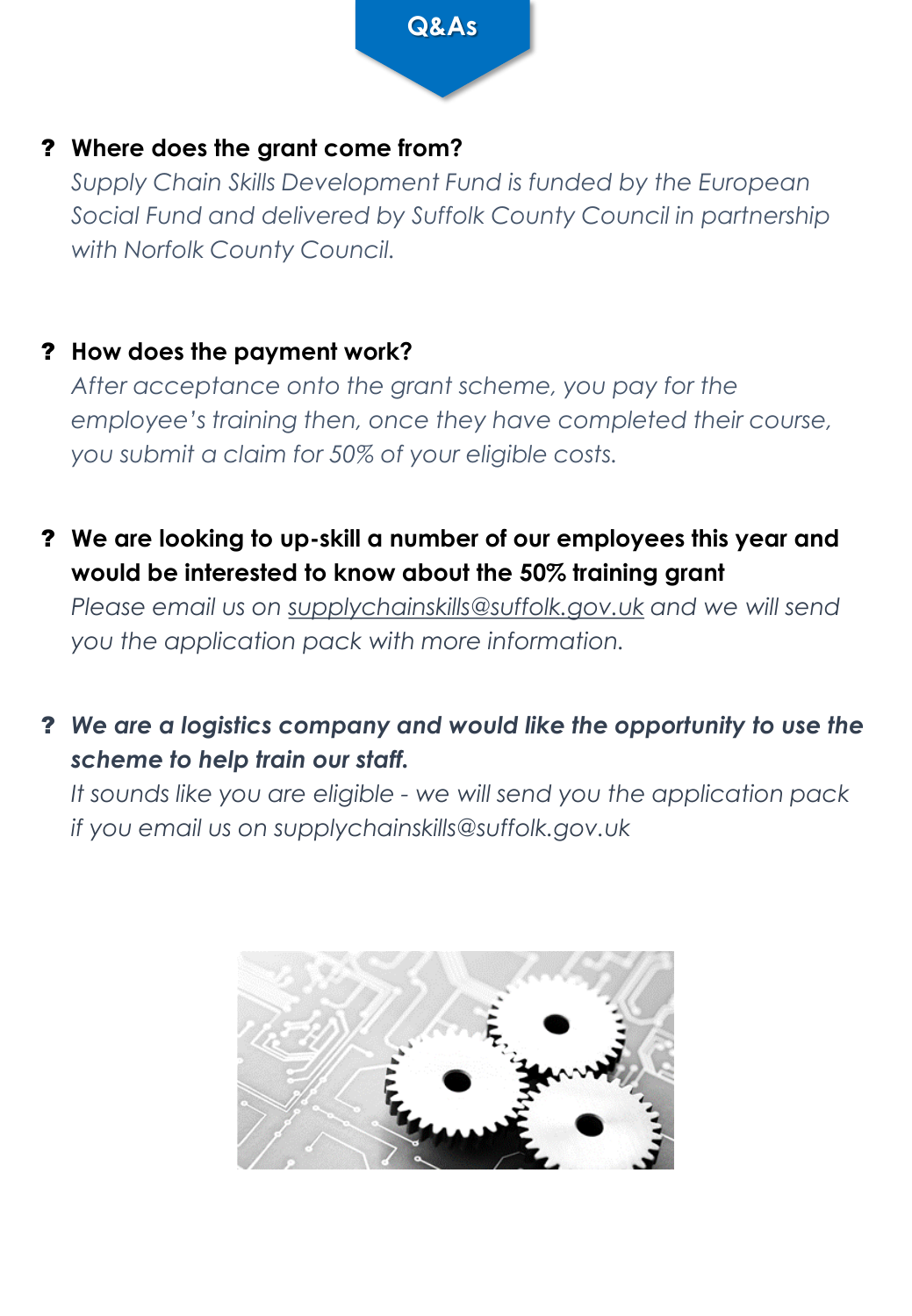

? **I run a café used by HGV drivers and would like to open another which will need a manager, can this fund help me?**

*Unfortunately you are not eligible for this particular fund, but email us*  and we will do our best to direct you to the right place if there is an *alternative grant.*

#### ? **How long do I have to apply?**

*The fund is currently open until August 2023 but it is beneficial to apply as soon as possible.*

#### ? **Which training providers can I use?**

You can choose your own training provider depending on your requirements, however you will need three quotes and tell us why you choose the one you want to go with. How does payment work?

#### **Training cost example:**

➢ *Level 3 Certificate in Leadership and Management Course Cost without funding: £1295* 

*Cost via participation in SCSDF: £647.50 (50% must be employer investment)*

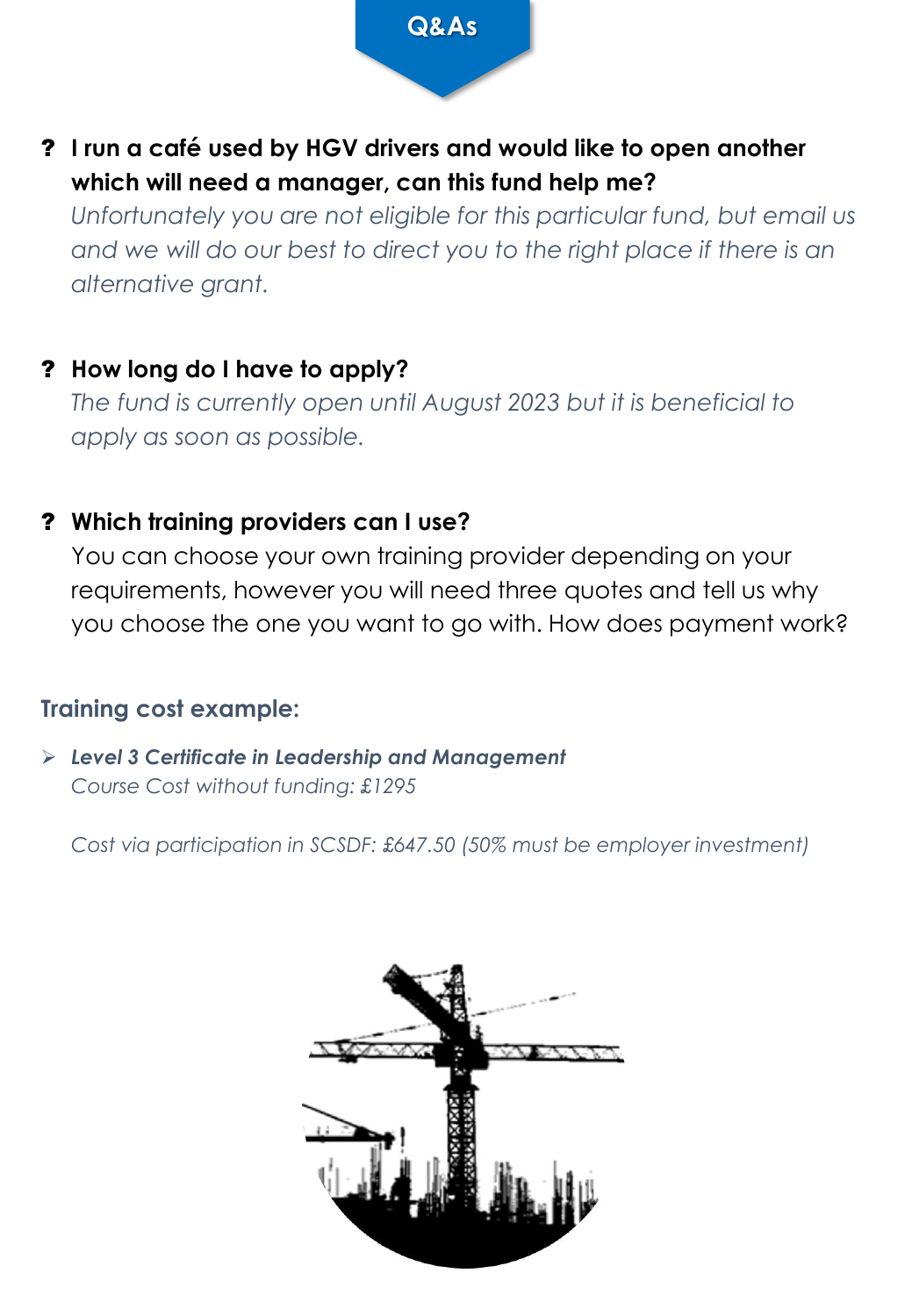